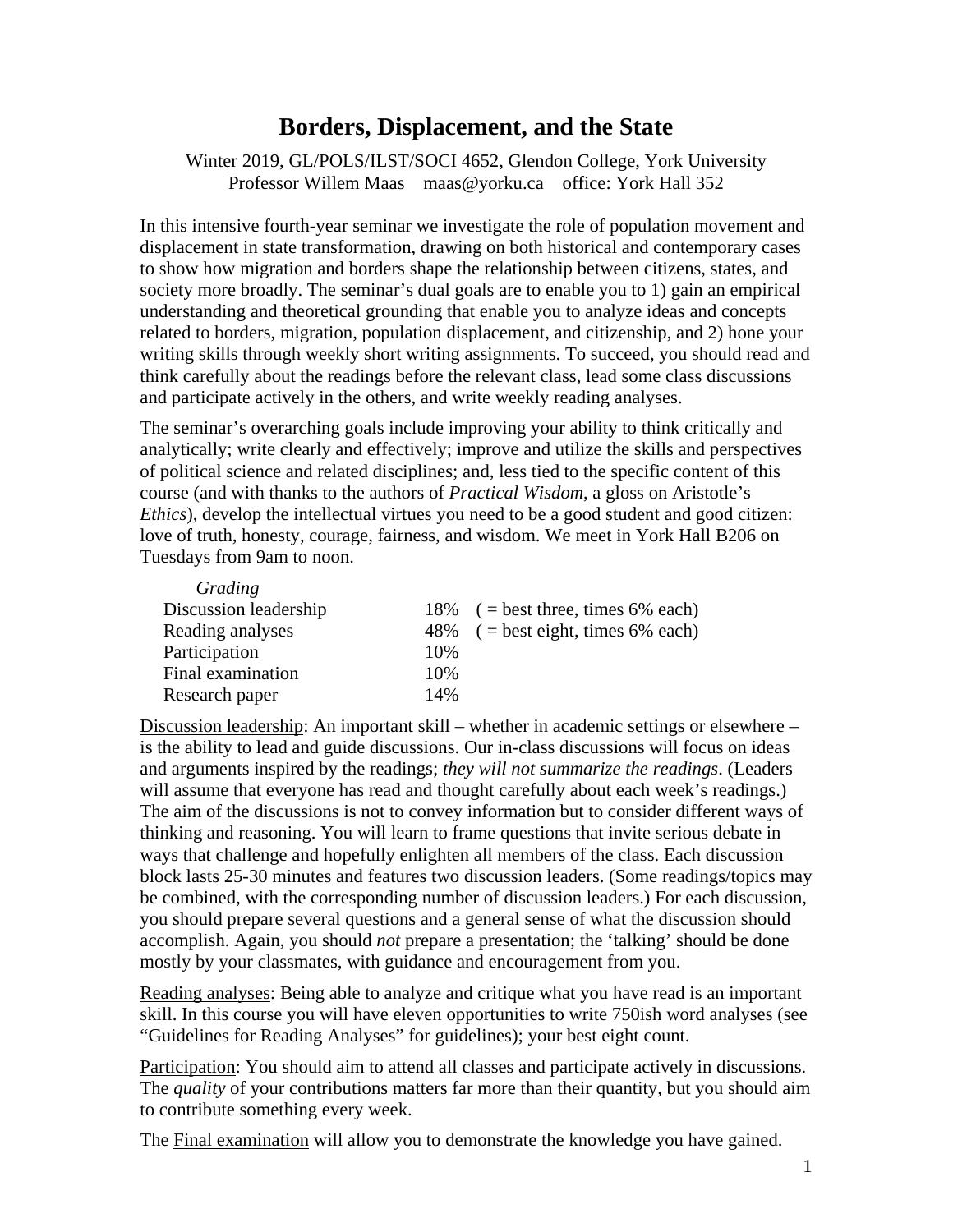The research paper will be a guided research question that will allow you to integrate what you have learned over the course of the term with a reflection on a current issue.

**Policies**: Important information for students regarding policies is available via <http://secretariat-policies.info.yorku.ca/> Please also familiarize yourself with <http://www.yorku.ca/academicintegrity/>

This class will operate using Glendon eclass (moodle) for reading materials (all available for free on the website), submission of assignments, and other course-related materials: <http://eclass.glendon.yorku.ca/>Please also ensure your email address is correct.

## **Course outline**

#### **I (8 Jan) Introductions**

During this class, professor Maas will introduce the course, answer your questions, solicit your input for additional themes for readings for later weeks, then give a brief lecture about some reasons to study the relationship between borders, migration and population displacement, and the state by introducing one of his articles, which we then discuss:

Willem Maas, "Boundaries of Political Community in Europe, the US, and Canada," in *Journal of European Integration* 39:5 (2017), 575-90.

## **II (15 Jan) Borders, Migration, Citizenship, and the State**

James C. Scott, "Authoritarian High Modernism," chapter 3 in *Seeing Like a State: How Certain Schemes to Improve the Human Condition Have Failed* (1998), 87-102 + notes.

James F. Hollifield, "The Emerging Migration State," *International Migration Review* 38:3 (2004), 885-912.

Willem Maas, "Immigrant Integration, Gender, and Citizenship in the Dutch Republic," *Politics, Groups, and Identities* 1:3 (2013), 390-401.

News articles: "Home-care coverage gap remains for patients who move provinces"; "Services Emerge to Help Out-of-State Students Pay In-State Tuition"; "The Great Outof-State Migration: Where Students Go"; "Why Are Americans Staying Put?"; "Greece's Great Hemorrhaging"

#### **III (22 Jan) States Controlling Movement and Migration**

Alexander C. Diener, "Re-Scaling the Geography of Citizenship," *Oxford Handbook of Citizenship* (2017).

John Torpey, "Coming and Going: On the State Monopolization of the Legitimate 'Means of Movement'," *Sociological Theory* 16:3 (1998): 239-59.

Sara Kalm, "Global Migration Management, Order and Access to Mobility," *IMIS-Beiträge* 40 (2012), 49-73.

Matthew Light, "What Does It Mean to Control Migration? Soviet Mobility Policies in Comparative Perspective," *Law & Social Inquiry* 37:2 (2012), 395-430

Recommended: John Torpey, "Revolutions and freedom of movement: An analysis of passport controls in the French, Russian, and Chinese Revolutions," *Theory and Society* 26 (1997): 837-68.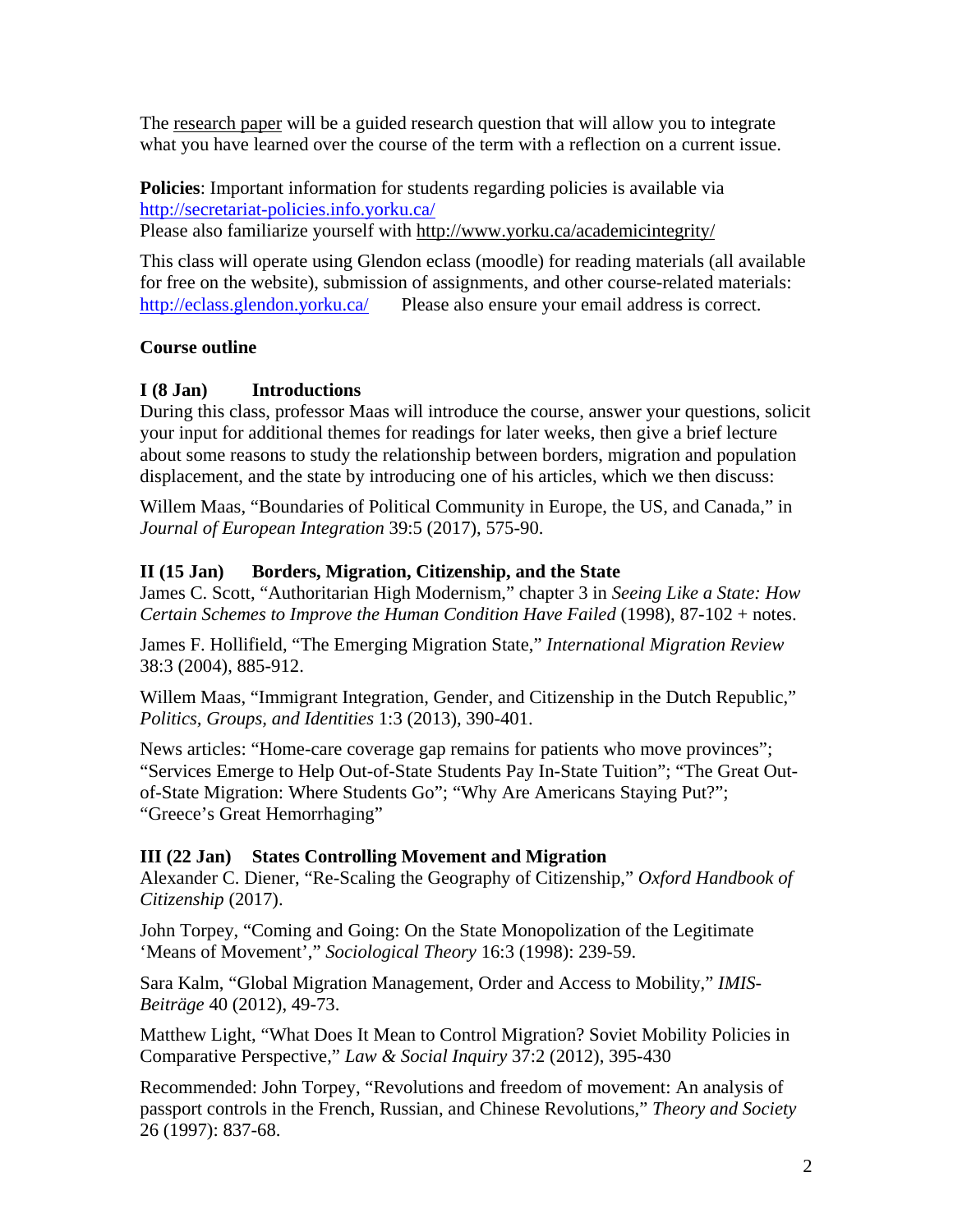News pieces: What is the current state of the migration crisis in Europe?; Canadian immigrant investor program; Trump's tweet on border walls in Europe.

### **IV (5 Feb) The European Project**

Willem Maas, "Free Movement and the Difference that Citizenship Makes," *Journal of European Integration History* 23:1 (2017), 85-101.

Angelika Schenk and Susanne K. Schmidt, "Student mobility: Failing on the social dimension: judicial law-making and student mobility in the EU," *Journal of European Public Policy* 25:10 (2018), 1522-40.

Willem Maas, "Migrants, states, and EU citizenship's unfulfilled promise," *Citizenship Studies* 12:6 (2008), 583-596.

Jacqueline S. Gehring, "Roma and the Limits of Free Movement in the European Union," in Maas (ed), *Democratic Citizenship and the Free Movement of People* (2013).

Recommended: Willem Maas, "Multilevel Citizenship," *Oxford Handbook of Citizenship*  (2017).

Schengen website; Viktor Orban's Far-Right Vision for Europe; The EU Wants to Clamp Down on the Super Rich's Visa of Choice.

Reading week: no meeting on 19 Feb

#### **V (26 Feb) Borders, Free Movement, and Justice**

Joseph H. Carens, "Aliens and Citizens: The Case for Open Borders," *The Review of Politics* 49:2 (1987): 251-273.

Sarah Song, "Political Theories of Migration," *Annual Review of Political Science* 21 (2018): 385-402.

Catherine Dauvergne, "Imagining Immigration Without a Past – Stories for the Future," chapter 10 in *The New Politics of Immigration and the End of Settler Societies* (2016).

Recommended: Arash Abizadeh, "Democratic Theory and Border Coercion: No Right to Unilaterally Control Your Own Borders," *Political Theory* 36:1 (2008): 37-65. Further reading: David Miller "Why Immigration Controls Are Not Coercive: A Reply to Arash Abizadeh," *Political Theory* 38:1 (2010): 111–20; and Arash Abizadeh, "Democratic Legitimacy and State Coercion: A Reply to David Miller," *Political Theory* 38:1 (2010): 121–30. Also: Sarah Song, "Does Justice Require Open Borders?" and "Is There a Right to Free Movement across Borders?" in *Immigration and Democracy* (2018).

#### **VI (5 Mar) Canada**

Larry Bourne and Damaris Rose, "The changing face of Canada: the uneven geographies of population and social change," *The Canadian Geographer* 45:1 (2001), 105-119 and David Ley and Daniel Hiebert, "Immigration policy as population policy," ibid, 120-125.

Rita Dhamoon and Yasmeen Abu-Laban, "Dangerous (Internal) Foreigners and Nation-Building: The Case of Canada," *International Political Science Review* 30:2 (2009), 163- 83.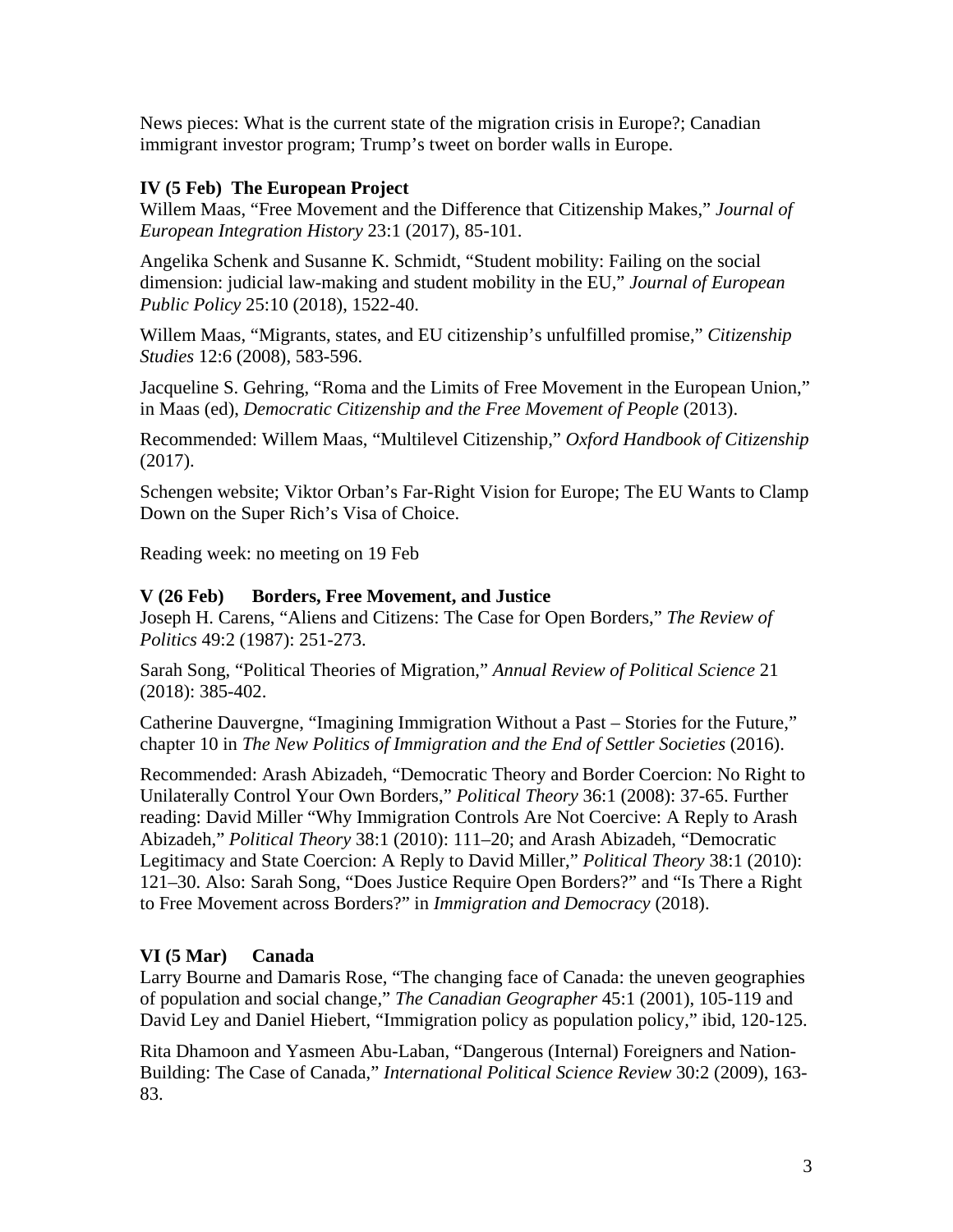Audrey Macklin, "From Settler Society to Warrior Nation and Back Again: Canadian Citizenship in Transition" in Mann (ed), *Citizenship in Transnational Perspective* (2017).

Christopher G. Anderson and Dagmar Soennecken, "Taking the Harper Government's Refugee Policy to Court," in McFarlane (ed), *Policy Change, Courts, and the Canadian Constitution* (2018).

Guest lecture: Dagmar Soennecken

#### **VII (12 Mar) Citizenship, Boundaries, and State Transformation**

Peter H. Schuck and Rogers M. Smith, "The Question of Birthright Citizenship," National Affairs 37 (Fall 2018). And recommended: David A. Martin, "Membership and Consent: Abstract or Organic?" *Yale Journal of International Law* 11:1 (1985).

Mariette Brennan and Miriam Cohen, "Citizenship by descent: how Canada's one generation rule fails to comply with international legal norms," *International Journal of Human Rights* 22:10 (2018), 1302-17.

Erin Aeran Chung, "Citizenship in Non-Western Contexts," *Oxford Handbook of Citizenship* (2017).

Kamal Sadiq, "Postcolonial Citizenship," *Oxford Handbook of Citizenship* (2017).

Seth Freed Wessler, "Is Denaturalization the Next Front in the Trump Administration's War on Immigration?," New York Times Magazine, 23 December 2018

#### **VIII (19 Mar) Irregular Migration, Cities, and Precarious Status**

Rainer Bauböck, "Political Membership and Democratic Boundaries," *Oxford Handbook of Citizenship* (2017).

Luicy Pedroza, "Denizen Enfranchisement and Flexible Citizenship: National Passports or Local Ballots?," in Maas (ed), *Multilevel Citizenship* (2013).

Noora Lori, "Statelessness, 'In-Between' Statuses, and Precarious Citizenship," *Oxford Handbook of Citizenship* (2017).

Ethel Tungohan, "Temporary Foreign Workers in Canada: Reconstructing 'Belonging' and Remaking 'Citizenship'," *Social & Legal Studies* 27:2 (2018) 236-52 .

News articles [https://www.nytimes.com/interactive/2018/12/26/opinion/europe-migrant](https://www.nytimes.com/interactive/2018/12/26/opinion/europe-migrant-crisis-mediterranean-libya.html)[crisis-mediterranean-libya.html](https://www.nytimes.com/interactive/2018/12/26/opinion/europe-migrant-crisis-mediterranean-libya.html)

Guest lecture: Ethel Tungohan

#### **IX (26 Mar) Indigenous Citizenship, Displacement, and the State**

Audra Simpson, "Indigenous Interruptions: Mohawk Nationhood, Citizenship, and the State," in *Mohawk Interruptus: Political Life Across the Borders of Settler States* (2014), pp. 1-35 and notes.

Sheryl Lightfoot, "The International Indigenous Rights Discourse and Its Demands for Multilevel Citizenship," in Maas (ed.) *Multilevel Citizenship* (2013), pp.

Martin Papillon, "Structure, Agency, and the Reconfiguration of Indigenous Citizenship in Canada," chapter 4 in Paquet, Nagels and Fourot (eds.) *Citizenship as a Regime: Canadian and International Perspectives* (2018), 76-96.